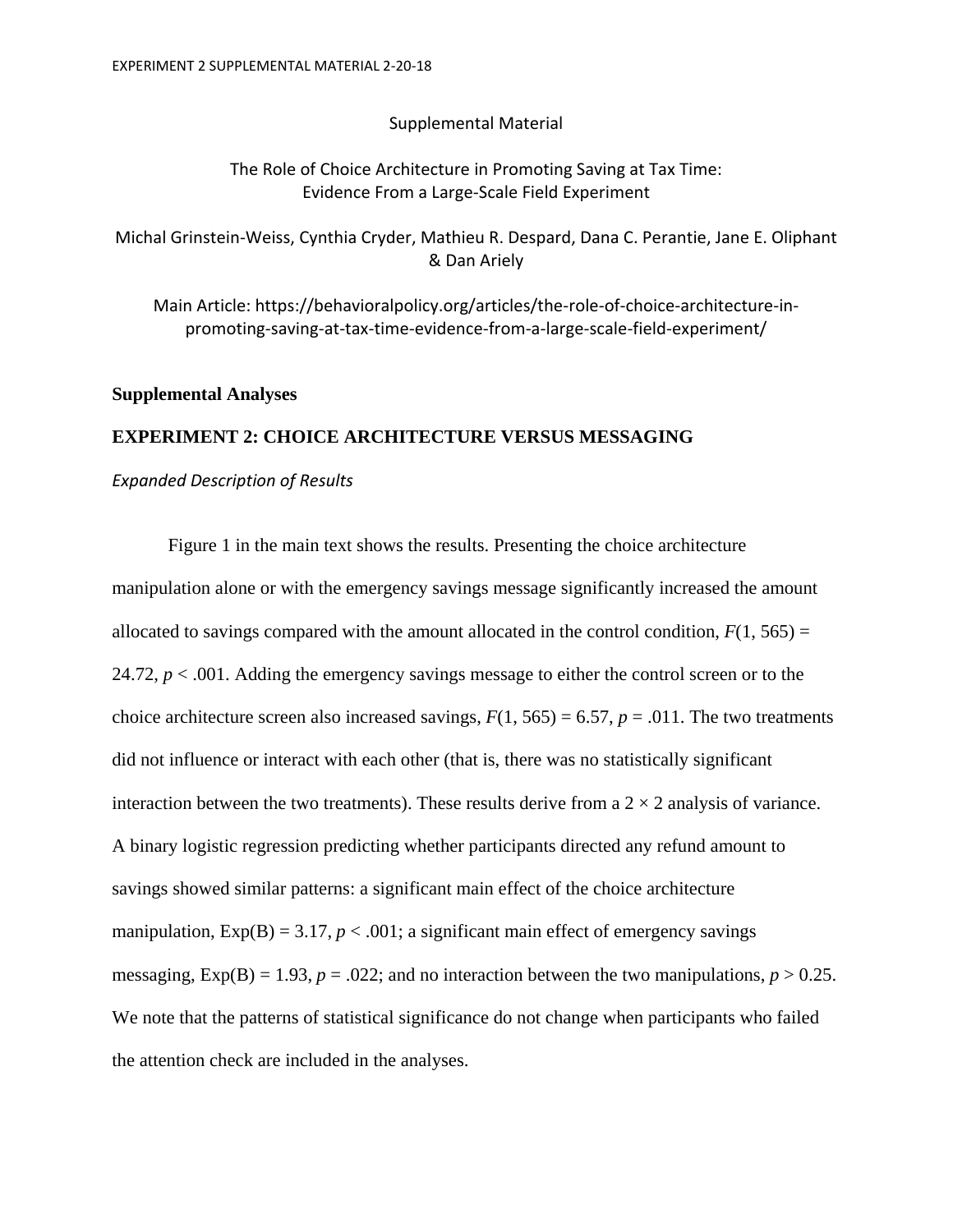We also analyzed participants' responses on the basis of their income category. We found that the LMI consumers (defined as having annual household incomes at or below \$35,000) and non-LMI consumers responded in essentially the same way: They saved more when shown the choice architecture screen with no messaging, the control screen with the emergency savings message, or the choice architecture screen with the emergency savings message than they did when they viewed the control screen with no message. A different statistical analysis (a binary logistic regression) confirmed these patterns and suggested, albeit inconclusively, that the magnitude of the effects of choice architecture and of emergency messaging is similar for LMI and non-LMI individuals.

We conducted a binary logistic regression predicting whether participants deposited to savings, including categorical predictors for choice architecture and messaging treatments and their interaction, and interaction terms combining each experimental condition and LMI status, as well as the three-way interaction term between choice architecture, messaging, and LMI status. Results mirrored the findings in Table 4, which are shown in the main text, and further showed no interaction with LMI status: the coefficients for choice architecture remained significant ( $p < .002$ ) and emergency messaging approached significance ( $p = .06$ ), whereas their interaction term was not significant ( $p > .25$ ); none of the interaction terms with LMI status were significant ( $ps > .25$ ). Although these interaction results suggest that the size of the choice architecture and emergency messaging effects is similar across LMI and non-LMI individuals, we note that an even larger sample would be required for a sufficiently statistically powered test of this interaction (Simonsohn, 2014); a power calculation assuming 80% power finds that we need approximately 65 participants per comparison cell to detect an interaction of the control versus Choice Architecture + Emergency Savings Message treatment effect with LMI status; we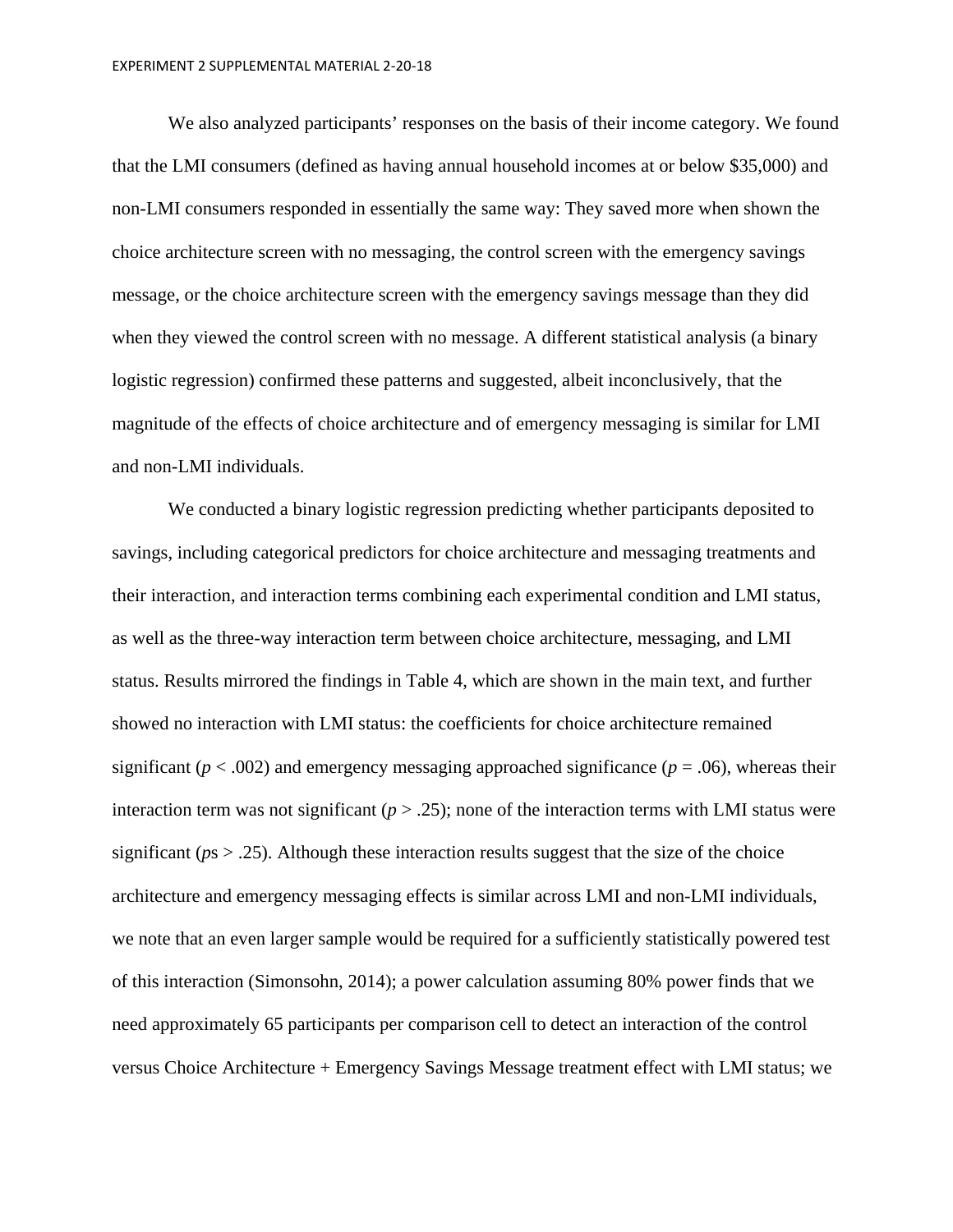have approximately 50 LMI participants per comparison cell. We conclude that the choice architecture and emergency messaging effects that we observe hold for both LMI and non-LMI consumers; there is suggestive but not conclusive evidence that the size of the effects are approximately the same for both LMI and non-LMI individuals.

# Reference

Simonsohn, U. (2014, March 12). No-way interactions [Blog post]. Retrieved from http://datacolada.org/17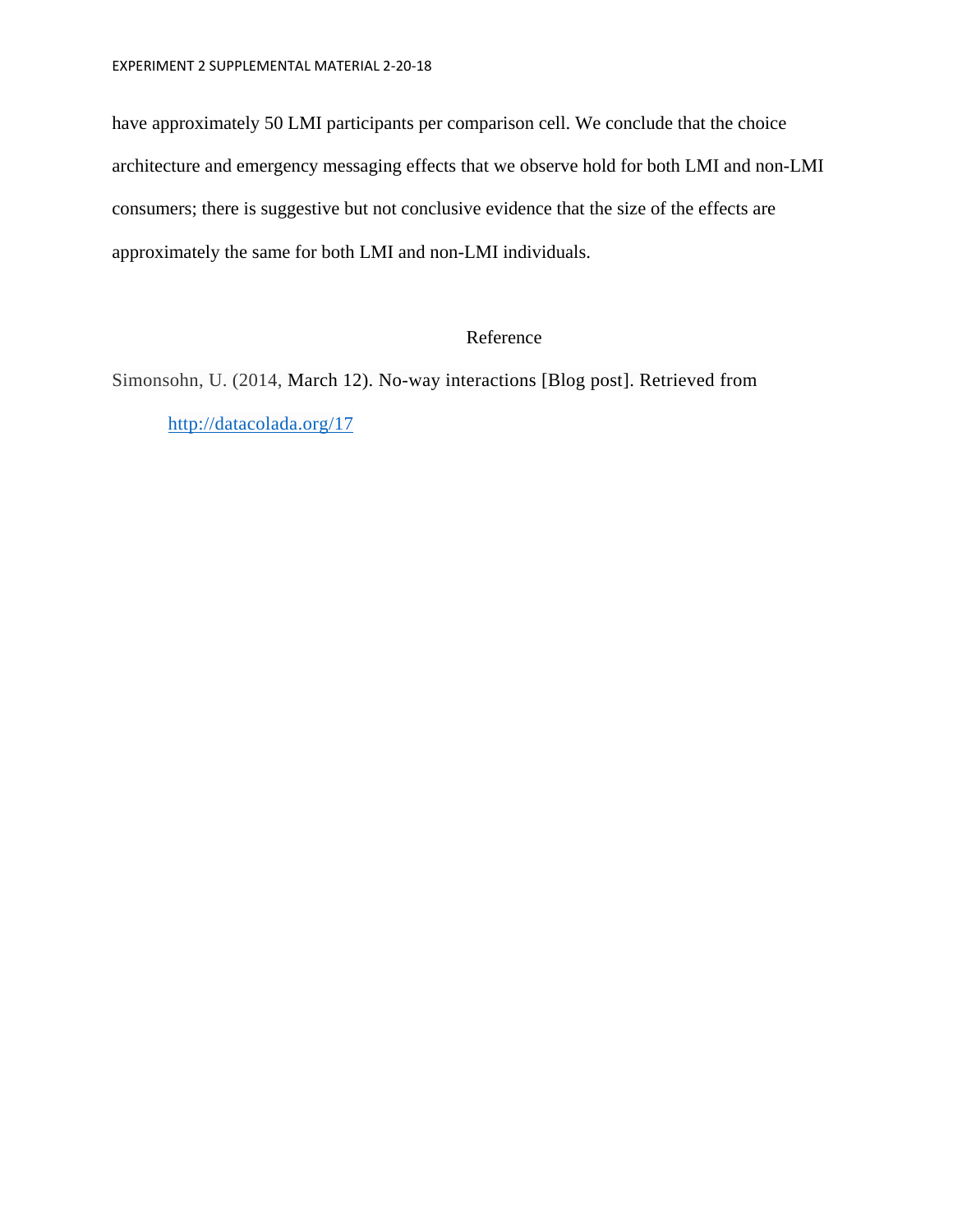#### Supplemental Material

## The Role of Choice Architecture in Promoting Saving at Tax Time: Evidence From a Large‐Scale Field Experiment

Michal Grinstein‐Weiss, Cynthia Cryder, Mathieu R. Despard, Dana C. Perantie, Jane E. Oliphant, & Dan Ariely

Main article URL: https://behavioralpolicy.org/articles/the‐role‐of‐choice‐architecture‐in‐ promoting‐saving‐at‐tax‐time‐evidence‐from‐a‐large‐scale‐field‐experiment/

## **Supplemental Analyses**

## **EXPERIMENT 3: EFFECTIVE CHOICE ARCHITECTURE COMPONENTS**

## *Expanded Description of Results*

Figure 2 and Table 5 in the main text display the results from Experiment 3, which replicate the pattern observed in results from Experiments 1 and 2: Participants in the choice architecture condition allocated significantly more money to savings accounts compared with counterparts in the control condition. Subjects in the choice architecture condition allocated an average of \$340.68 to savings, whereas those in the control condition allocated an average of \$190.91 to savings,  $t(549) = 2.63$ , Cohen's  $d = 0.22$ ,  $p = .009$ .

Participants in the savings emphasized condition did not, however, allocate more to savings than did participants the control condition (\$174.76 and \$190.91, respectively; *p* > .25), suggesting that merely emphasizing savings one time is not sufficient to influence refund allocations. A greater amount was allocated to savings by participants in both the savings emphasized twice condition ( $M = $392.73$ ),  $t(549) = 3.45$ , Cohen's  $d = 0.29$ ,  $p < .001$ , and the single–click savings condition ( $M = $431.86$ ),  $t(549) = 4.26$ , Cohen's  $d = 0.36$ ,  $p < .001$ , than by counterparts in the control condition, suggesting that the heavy emphasis on savings, the increased ease of